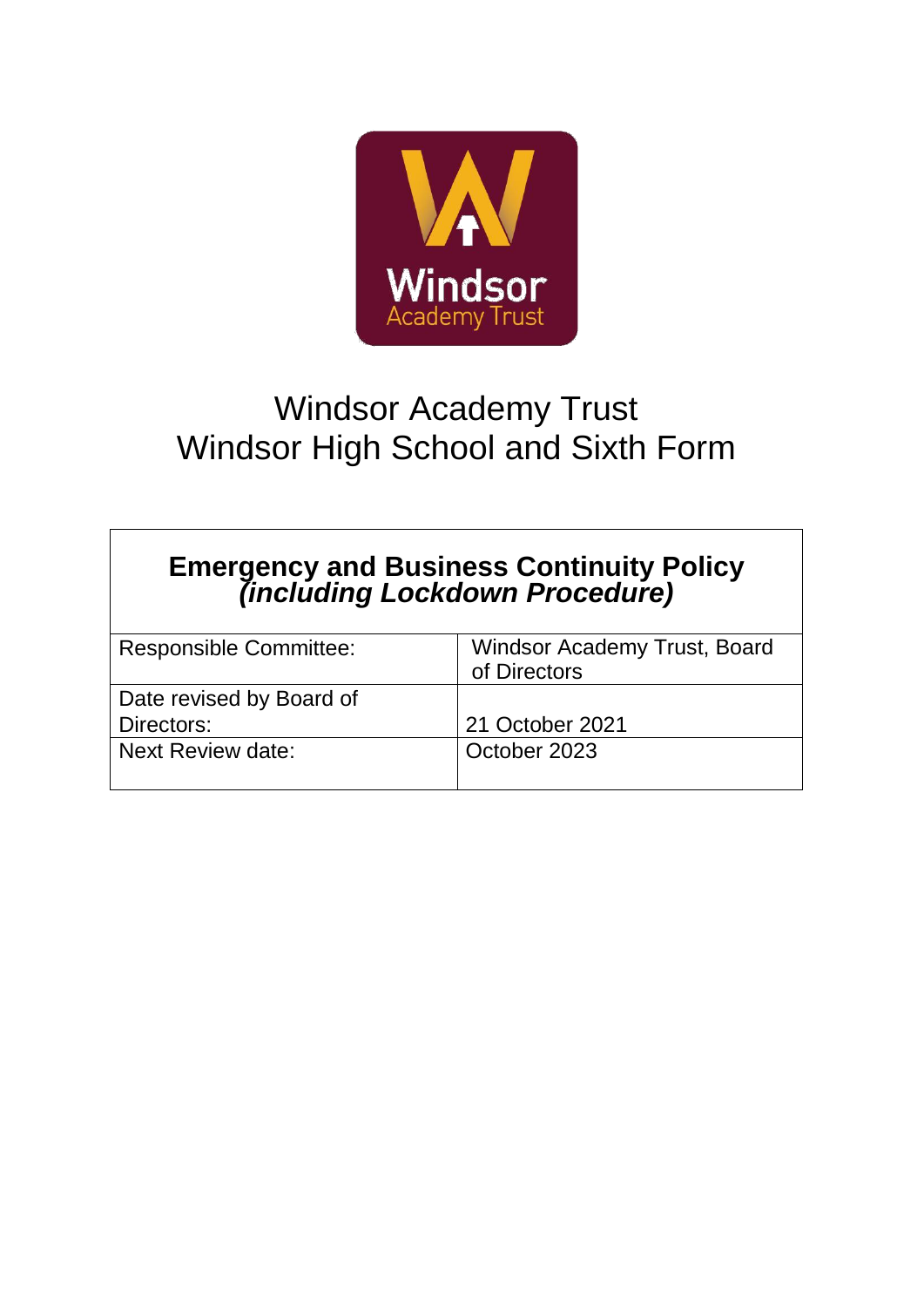### **Emergency and Business Continuity Policy Statement**

### **1. Introduction**

- 1.1 Windsor Academy Trust (WAT) is committed to protecting the health, safety and wellbeing of all persons using WAT premises and to safeguard children and young people, protecting them from harm. WAT will therefore put in place plans and procedures to ensure that it is suitably prepared, in the event of a major incident.
- 1.2 WAT will ensure that wherever possible, education continues to be provided in a safe working environment. It is expected that each academy will have their own plans outlining their local arrangements and that the central team will have in place plan for the central WAT location(s) as appropriate overseen by the Chief Operating Officer (COO).

### **1.3 WAT is committed to:**

- **Preventing** emergency situations from occurring for example by being aware of the working environment and potential hazards.
- **Protecting** educational services by minimising educational and administrative disruption.
- **Responding** effectively to incidents by enacting emergency plans and implementing emergency procedures, ensuring early control is established at a senior level in the critical early stages following a disaster/major incident to ensure that normal work is resumed in the shortest possible time.
- **Equipping and training** all employees, managers and leaders to ensure that they are aware and able to respond in an emergency situation by providing training clear instructions and guidance.
- **Engaging and consulting** with employees and third party responders to enable them to be pro-active and well informed should they need to assist in an emergency situation.
- **Embedding awareness** of health, safety and safeguarding as an integral part of WAT's culture.
- **Measuring, monitoring and reviewing performance, gathering evidence to** provide assurance in demonstrating compliance with legal and statutory requirements and to ensure continuous development and improvement.

### **2**. **Purpose**

### **2.1 The purpose of the Emergency and Business Continuity plan is to ensure that**:

 A structured response is provided in the event of an emergency with the actions to be taken to ensure continuity of service.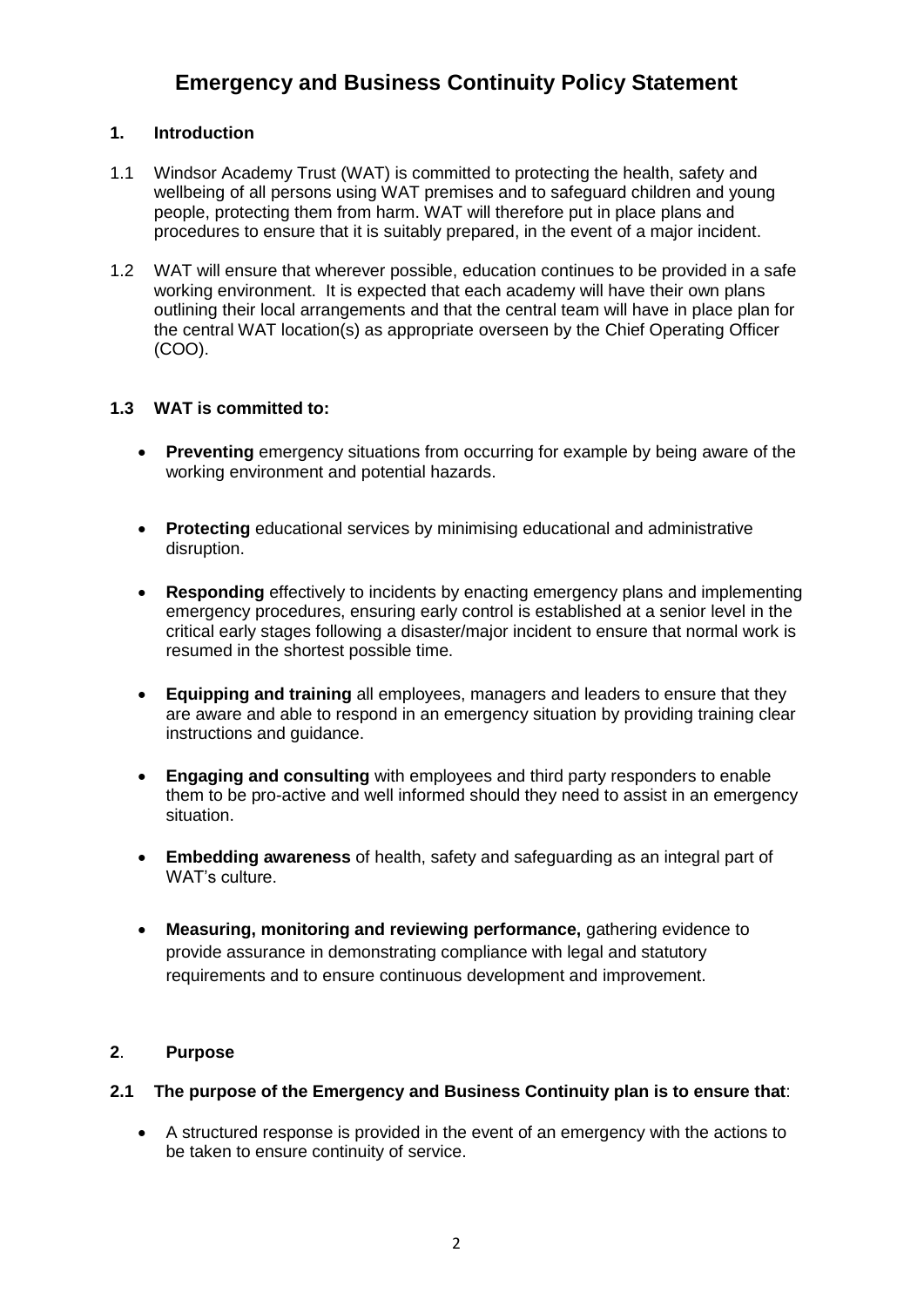Arrangements are in place for the recovery and business continuity of WAT operations and most importantly the provision of education to students/pupils. The plan should address the measures required to minimise disruption in the event of a disaster, major incident, disruption or an unplanned occurrence.

### **2.2 In adopting this approach WAT will ensure that:**

The Emergency and Business Continuity Plan provides the basis for:

- Continuing operations at an acceptable pre-defined level by deploying the resources and capability in WAT to plan for, and respond to, incidents and business disruptions.
- Developing and implementing emergency and business continuity planning within the academy and other WAT premises; and,
- Providing confidence and assurance to external organisations and other stakeholders.

### **3. Governance**

- 3.1 The WAT Board of Directors (BoD) will need to be assured that robust plans are in place across the Trust.
- 3.2 The COO is responsible for the development and implementation of procedures for WAT sites and for ensuring that all staff are aware of what to do if there is an emergency.
- 3.3 The Local Advisory Bodies (LABs) are responsible for ensuring that all academies are compliant with legislation and that robust plans are in place and are fully implemented in the eventuality of disruption.
- 3.3 The Headteacher is responsible for the development and implementation of procedures in their academy and for ensuring that all staff are aware of what to do if there is an emergency.

### **4. Local Arrangements**

- 4.1 Appendix 1 provides guidance for academies to develop local procedures in the event of a lockdown becoming necessary.
- 4.2 In discharging this policy, each academy will develop and document their local procedures suitably customised and tailored for their own local circumstances. Such arrangements will be supported and informed by external Health Safety Advisors and other consultants/specialists. These arrangements will ensure that the commitment and intent outlined in this policy is delivered. The local arrangements are outlined and held by each academy. A reference copy of the full document is to be kept in the academy/central team premises and must be readily available.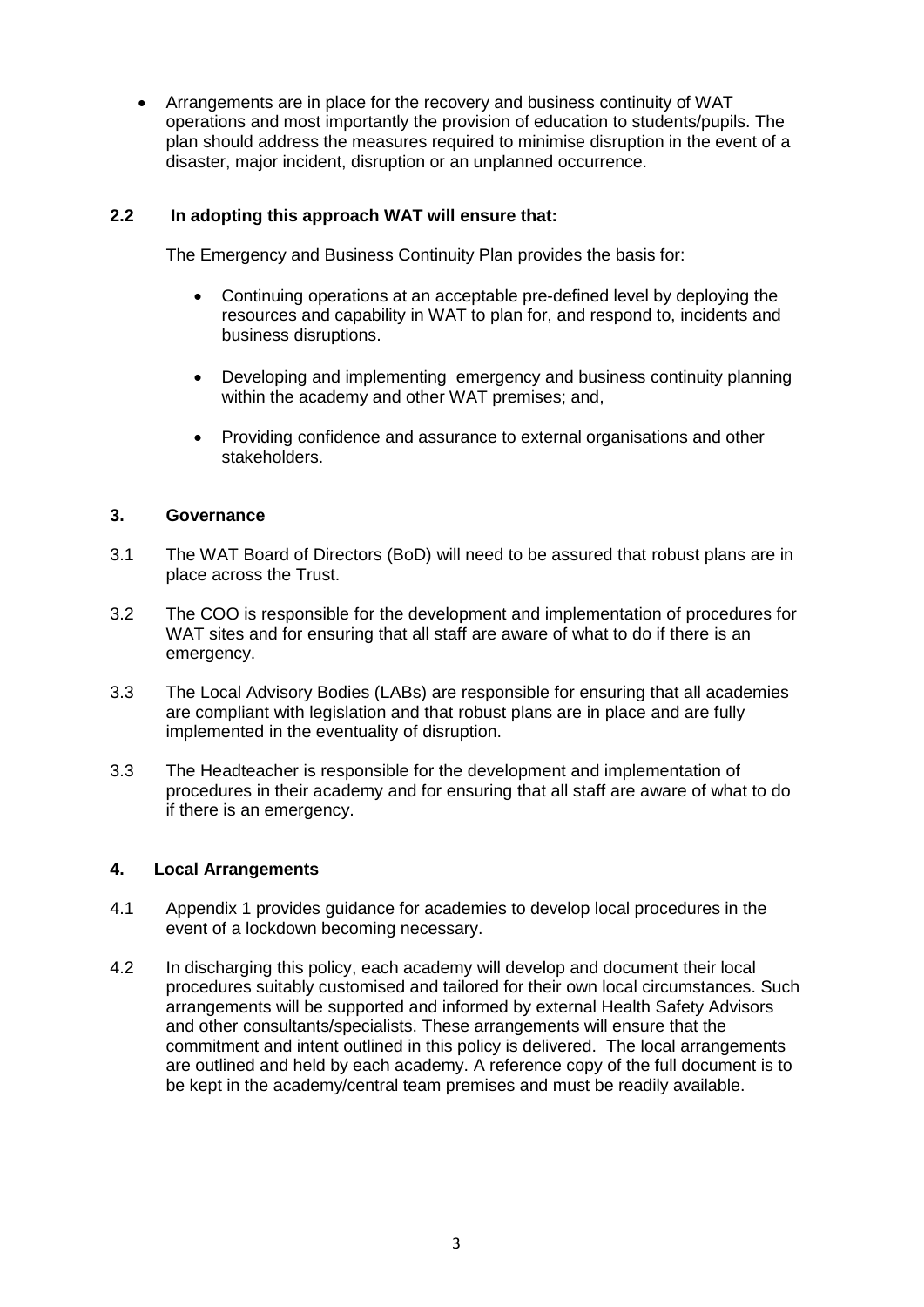### **5. Enacting Emergency and Business Continuity Plan**

5.1 All academies must notify the Chief Operating Officer (COO) if the implementation of the Emergency and Business Continuity Plan becomes necessary.

### **6. Communication**

6.1 This policy statement must be brought to the attention of all members of staff. Any personal data that is held must comply with the requirements outlined in WAT's Data Protection Policies.

### **7. Policy Review**

7.1 This policy statement and local arrangements will be reviewed regularly and as a minimum every 2 years.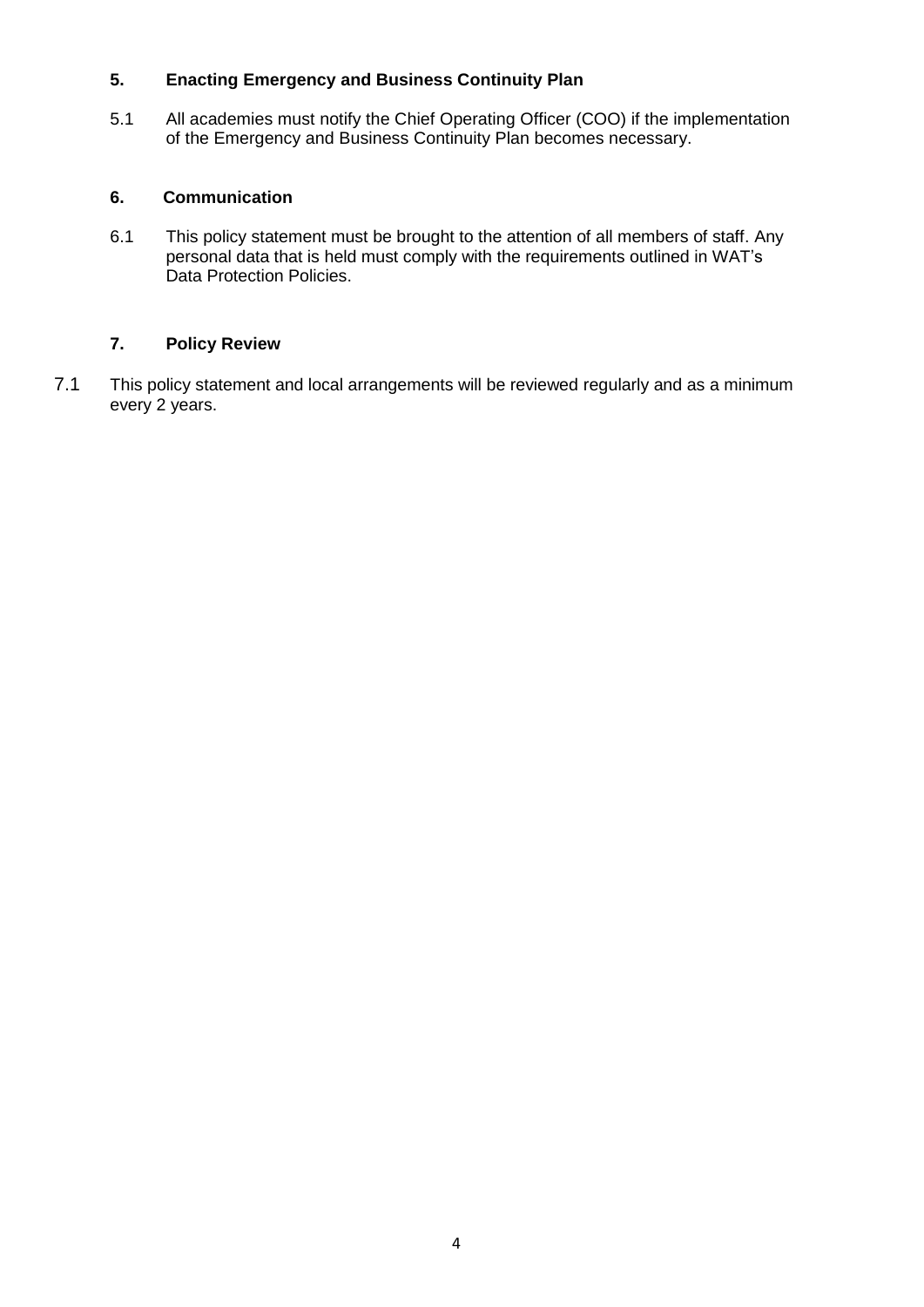## **Appendix 1**

### **Lockdown Procedure**

- 1.1 All WAT sites should consider the need for a robust and tested **lockdown procedure**.
- 1.2 Lockdown procedures should be seen as a sensible and proportionate response to any external or internal incident, which has the potential to pose a threat to the safety of staff and pupils in the academy.
- 1.3 Procedures should aim to minimise disruption to the learning environment whilst ensuring the safety of all pupils/students, staff and visitors.
- 1.4 Lockdown procedures may be activated in response to any number of situations, but some of the more typical might be;
	- a reported incident/civil disturbance in the local community (with the potential to pose a risk to staff and pupils in the academy);
	- an intruder on the WAT site (with the potential to pose a risk to staff and pupils/students);
	- a warning being received regarding a risk locally, of air pollution (smoke plume, gas cloud, etc.);
	- a major fire in the vicinity of the academy;
	- the close proximity of a dangerous dog roaming loose.

### **2. Action in the Event of Lockdown**

- 2.1 In the event of lockdown, Emergency and Business Continuity Plans will be implemented, wherever appropriate.
- 2.2 If possible, the school bell will be sounded as a distinctive continuous sounding bell for 15 seconds.
- 2.3 If this is not possible, all persons must remain in their classrooms.
- 2.4 If staff and/or students are on a separate part of the school site, which is not connected to the fire alarm, a senior leader will make contact with them to ensure that they are also aware that lockdown is in progress.
- 2.5 If the incident is taking place on a separate part of the school site, the senior member of staff at the satellite location will immediately contact a senior member of staff at the academy main building.

### **3. Basic Principles**

- 3.1 Staff must be alerted to the activation of the plan by a recognised signal, audible throughout the school (e.g. distinctive continuous sounding bell for 15 seconds, as outlined in para 2.2 above).
- 3.2 Students who are outside the academy buildings must be brought inside as quickly as possible.
- 3.3 Those inside the academy should remain in their classrooms.
- 3.4 All external doors and, as necessary, windows must be locked and, depending on the circumstances, internal classroom doors may also need to be locked.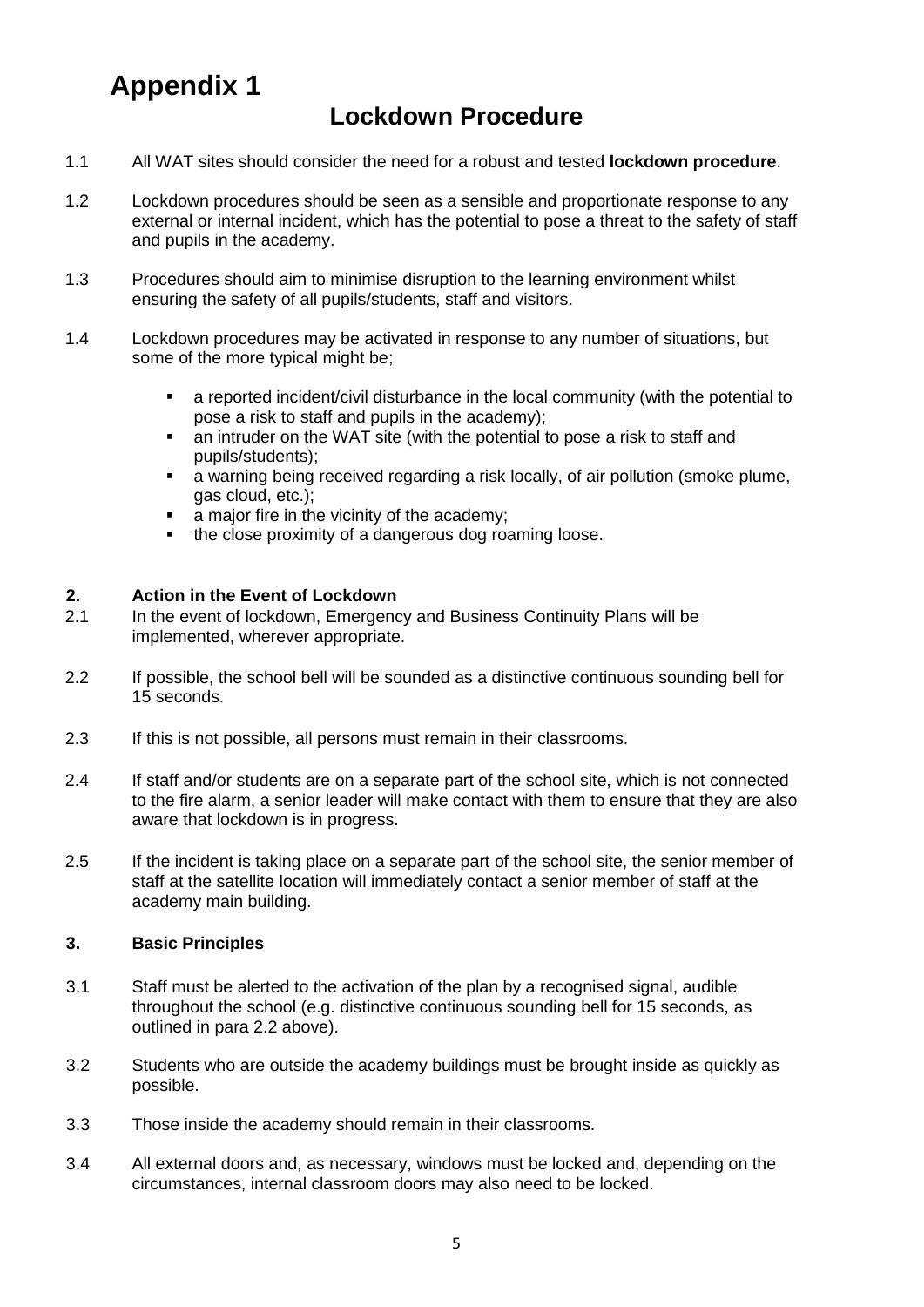- 3.5 Once in lockdown mode, staff should notify the office immediately of any students not accounted for and instigate an immediate search for anyone missing.
- 3.6 Staff should encourage the students to keep calm.
- 3.7 As appropriate, the academy should establish communication with the Emergency Services as soon as possible.
- 3.8 The Headteacher should be notified using the Academy Emergency phone number/s:
- 3.9 If necessary, parents/carers should be notified as soon as it is practicable to do so via the academy's established communications system:
	- Students will not be released to parents/carers during a lockdown.
	- If it is necessary to evacuate the building, the fire alarm will be sounded.
	- Staff should await further instructions.
- 3.10 It is essential that members of the senior leadership team, school administrators, teaching staff and non-teaching staff are all familiar with the school's lockdown procedures.
- 3.11 To achieve this, a lockdown drill should be undertaken at least once a year.
- 3.12 Depending on their age, students should also be aware of the plan. (Regular practices will increase their familiarity).
- 3.13 Parents/carers should also know that the academy has a lockdown plan, and a copy should be available to them.
- 3.14 It is good practice to:
	- conduct a number of table top exercises with the senior leadership team to test the procedures against various scenarios;
	- rehearse lockdown arrangements with all staff and pupils/students;
	- display lockdown drill information in every classroom alongside information relating to fire drills.

### **4. Lockdown Arrangements**

### *Partial Lockdown*

 **Alert to staff:** 'Partial lockdown'

- 4.1 'Partial lockdown' is a precautionary measure but puts the academy in a state of readiness (whilst retaining a degree of normality) should the situation escalate.
- 4.2 This may be as a result of a reported incident/civil disturbance in the local community with the potential to pose a risk to staff and pupils/students in the academy.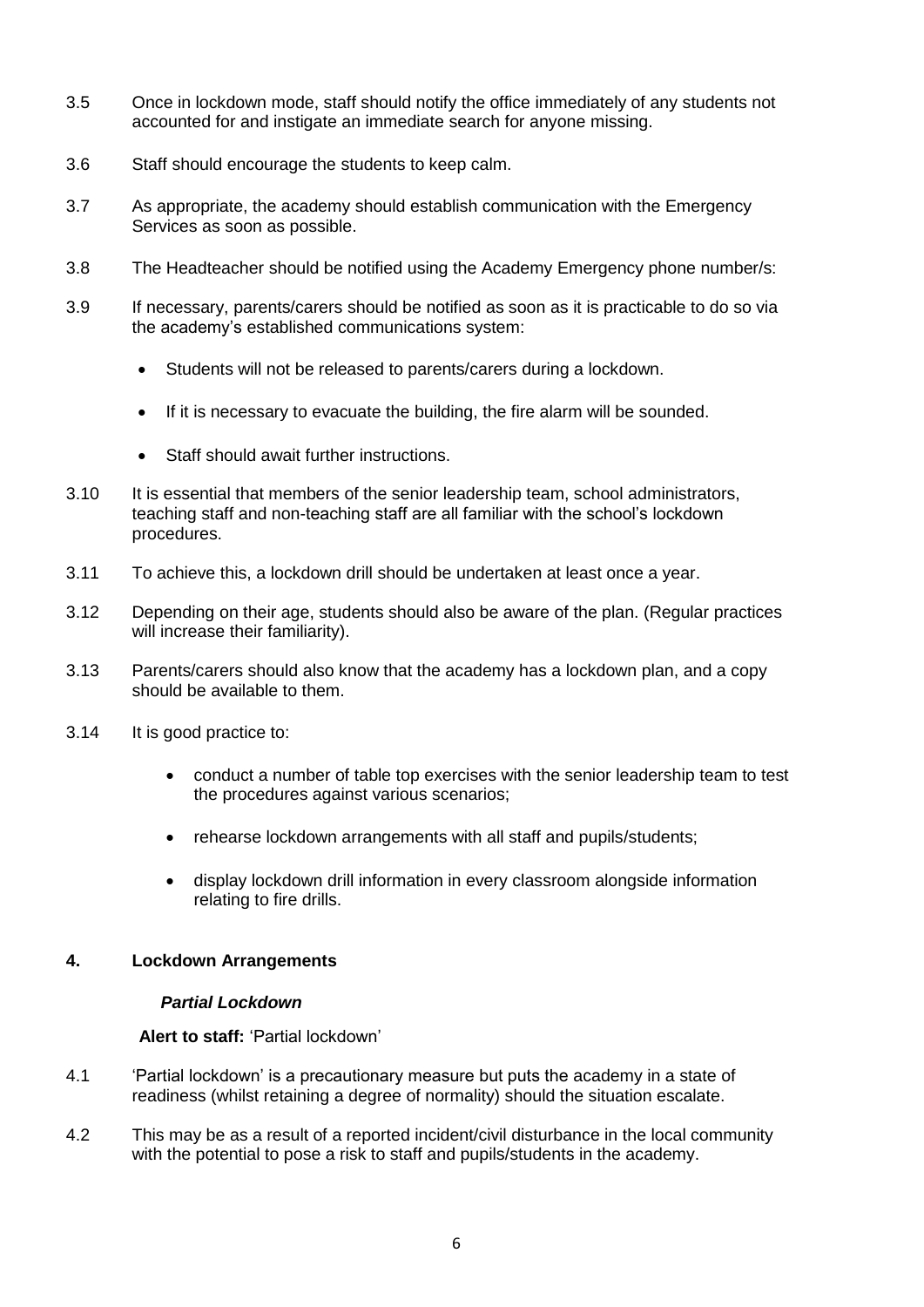4.3 It may also be as a result of a warning being received regarding a dangerous person in the area.

### **Immediate action:**

- 4.4 All outside activity must cease immediately: pupils/students and staff must return to building.
- 4.5 At break times, distinctive continuous sounding bell for 15 seconds will be sounded to alert duty staff to the danger
	- All staff, pupils/students and visitors must remain in the building and external doors and windows must be locked.
	- Free movement may be permitted within the building depending on circumstances: all situations are different.
- 4.6 Once all staff, pupils/students and visitors are safely inside, senior staff will conduct an ongoing and dynamic risk assessment based on advice from the WAT central team.
- 4.7 A senior member of staff will contact the Emergency Services, as appropriate.
- 4.8 In the event of an air pollution issue, air vents can be closed (where possible) as an additional precaution.
- 4.9 Emergency Services will advise as to the best course of action in respect of the prevailing threat.

### *Full Lockdown*

**Alert to staff**: 'Full lockdown'

 This signifies an immediate threat to the school and may be an escalation of a partial lockdown.

### **Immediate action:**

- 4.10 All pupils/students return to base (classroom).
- 4.11 Lock all external doors.
- 4.12 Lock all classroom doors, where possible (and where a member of staff with a key is present).
- 4.13 Lock all windows, draw all blinds, and ensure that all pupils sit quietly out of sight (e.g. under desk or around a corner).
- 4.14 Take the register the office will contact each class in turn for an attendance report.
- 4.15 Staff and pupils/students will remain in lockdown until this has been lifted by a senior member of staff or the emergency services.
- 4.16 At any point during the lockdown, the fire alarm may sound, which is a cue to evacuate the building.
- 4.17 During the lockdown, staff will keep agreed lines of communication open but must not make unnecessary calls to the office, as this could delay more important communication.
- 4.18 Examples of discreet communication channels might be: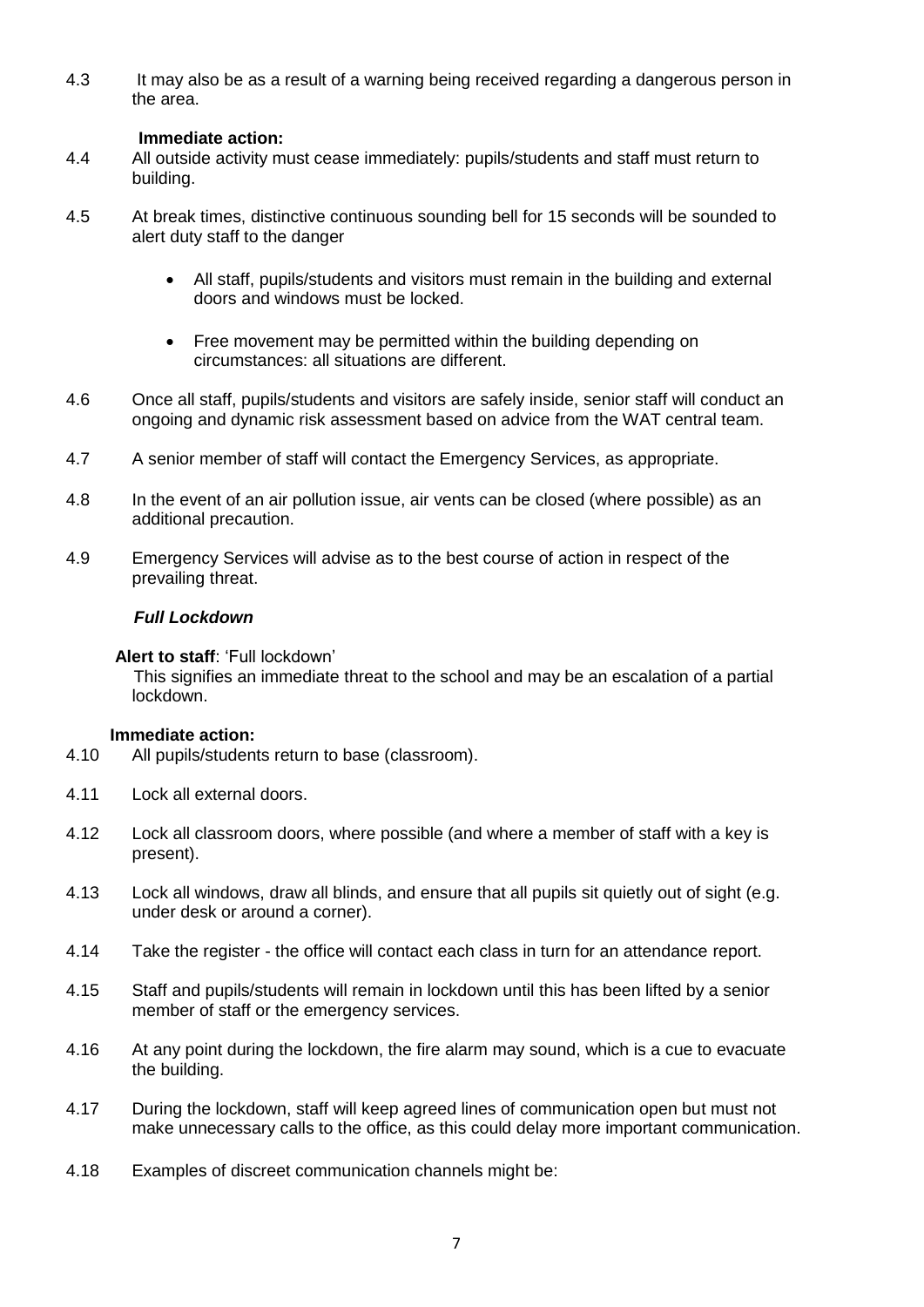- Where staff have access to an internal e-mail system, they could access their account and await further instruction.
- In practical terms, staff would need to be familiar with accessing their account through a variety of means, e.g. laptop, smartphone or tablet.
- Designated staff have a Safeguarding tablet computer, which could be used, as directed by the Head teacher.
- $\bullet$  'Groupcall' texts to communicate with parents must be used only with the direct authority of the Head teacher (or their representative).

### **5**. **Communication between parents/carers and the academy**

- 5.1 Academy lockdown procedures, especially arrangements for communicating with parents/carers, should be shared routinely with parents/carers either by newsletter or via the academy website.
- 5.2 In the event of an actual lockdown, any incident or development must be communicated to parents/carers as soon as is practicable, as directed by the Headteacher.
- 5.3 Parents/carers will be concerned, but regular communication of accurate information will help to alleviate undue anxiety.
- 5.4 Parents/carers should be given enough information about what will happen so that they;
	- are reassured that the academy understands their concern for their child's welfare and that it is doing everything possible to ensure his/her safety;
	- must not contact the academy (calling the academy could tie up telephone lines that are needed for contacting emergency providers);
	- must not come to the academy (they could interfere with emergency provider's access to the academy and may even put themselves and others in danger);
	- must wait for the academy to contact them about when it is safe for them to come and get their child/ren, and where this will be from.
- 5.5 The communication with parents/carers needs to reassure them that the academy understands their concern for their children's welfare and that everything that can possibly be done to ensure children's safety will be done*.*
- 5.6 The academy will send parents/carers a message, starting with the words: "T*he academy is in a full lockdown situation. During this period there will be no one covering the switchboard. The entrances and external doors will be locked, and nobody will be allowed in or out." (The emergency services will advise on the rest of the message/s).*